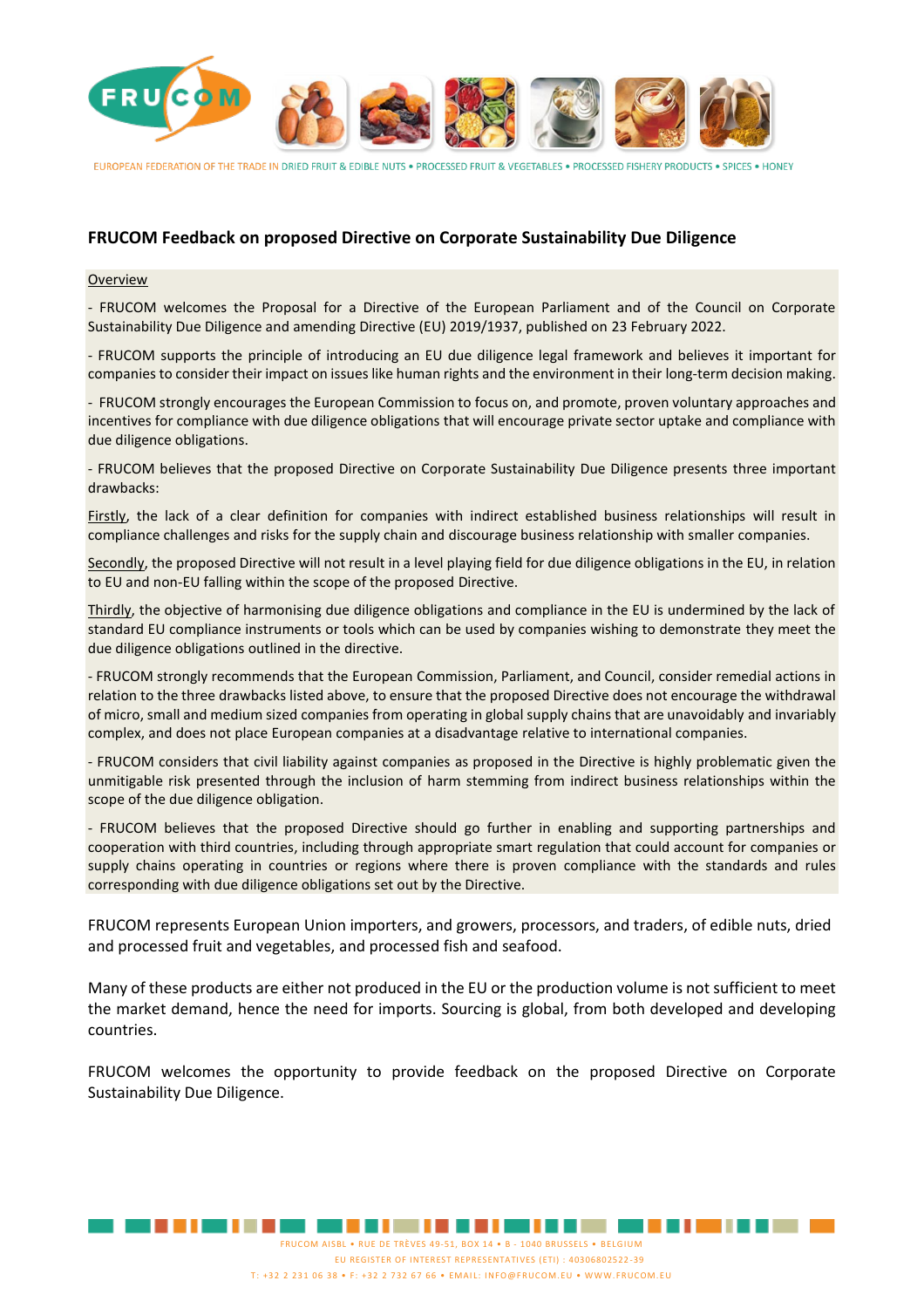

## **1. UNCLEAR DEFINITION OF INDIRECT ESTABLISHED BUSINESS RELATIONSHIP**

The proposed Directive defines the scope of the application of the due diligence obligation to EU and non-EU companies that are either large or medium sized but operating in high impact sectors. Although small companies are not explicitly included in the proposed scope, the proposed Directive states that **the due diligence obligation "will apply to the company's own operations, their subsidiaries, and their value chains (direct and indirect established business relationships)."**

According to the proposed Directive (recital number 20 of the Preamble), "[I]f the direct business relationship of a company is established, then all linked indirect business relationships should also be considered as established regarding that company." The proposed Directive fails to clearly define what would be considered as a link in this context; does it concern a linkage with respect to the supply of a specified good or service, or does it concern *any* linkage, including outside the scope of the supply of a specified good or service.

Given that the due diligence obligation applies to a company's indirect established business relationship, the unclear definition of an indirect business relationship potentially exposes a company to a disproportionate and unmitigable risk of civil liability for harm caused through an indirect established business relationship, even where such harm has no material connection to the business conducted by company.

The agri-food sector is characterised by fragmented and disperse supply chains. Such a lack of clarity could discourage the engagement of companies with smaller suppliers, who may not have the capacity to conduct due diligence checks in relation to all their business relationships. Small and medium sized companies are the backbone of the EU agri-food sector, creating hundreds of thousands of jobs and sustaining livelihoods in the EU and beyond.

**FRUCOM would strongly welcome a proposed Directive which results in greater clarity and certainty for companies through:**

- **A positive definition of what is meant by direct and indirect business relationships within the enacting terms of the Directive, with clearly defined criteria.**
- **A clarification of the scope of established indirect business relationships to only include conditions where the link of an indirect business relationship to an established direct business relationship is deemed material or has a material bearing on the business conducted by the company in question or on its relationship with its direct.**

## **2. UNLEVEL PLAYING FIELD BETWEEN EU AND NON-EU COMPANIES**

Under the proposed Directive, it is foreseen that for third country or non-EU companies to whom the proposed Directive applies, will be regulated either by the competent supervisory authority of the Member State in which the company has a branch, or where the company generated most of its net turnover in the EU in the financial year preceding the last financial year before the date when the proposed Directive applies to the company.

Additionally, third country or non-EU companies can make a request to change the competent supervisory authority under which they fall, on the basis that the company has a change in circumstances leading to it generating most of its turnover in the Union in a different Member State.

In the case of EU companies, their competent supervisory authority will always be that of the Member State in which they have their registered office.

This approach would create a two tier system which allows non-EU companies to essentially forum shop based on whether they choose to be overseen by the competent supervisory authority based in a Member